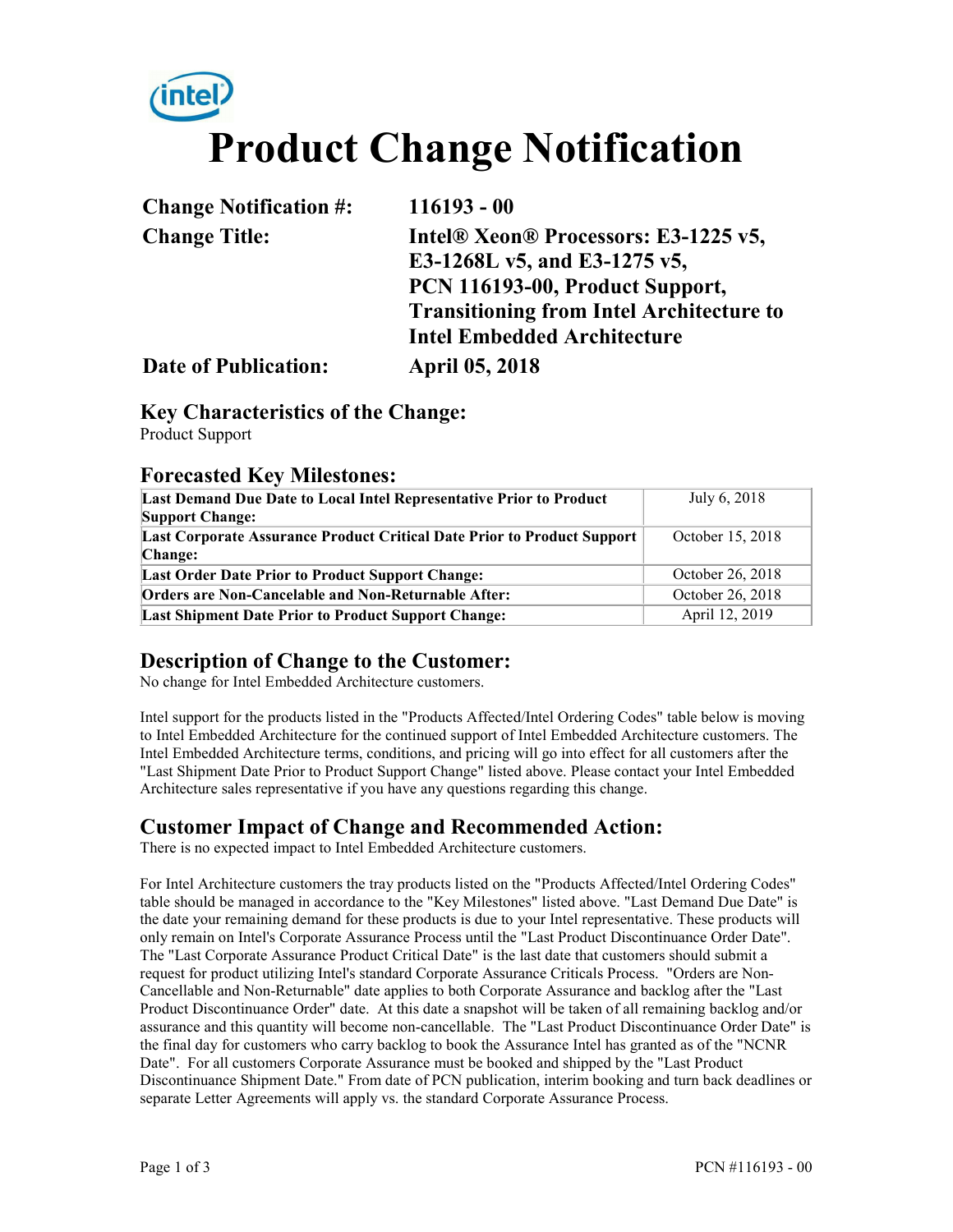Once product support is officially transferred to Intel Embedded Architecture, all discounts approved prior to "Last Shipment Date Prior to Product Support change" will no longer be honored.

| <b>Marketing Name</b>                                         | <b>Product Code</b>        | $\vert$ S-Spec | MM#    |
|---------------------------------------------------------------|----------------------------|----------------|--------|
| Intel® Xeon® Processor E3-1225 v5                             | CM8066201922605 SR2LJ      |                | 947247 |
| Intel® Xeon® Processor E3-1275 $v5$                           | $ CM8066201934909 $ S R2LK |                | 947248 |
| Intel® Xeon® Processor E3-1268L v5   CM8066201937901   S R2LQ |                            |                | 947254 |

#### **Products Affected / Intel Ordering Codes:**

### **PCN Revision History:**

| <b>Date of Revision:</b> | <b>Revision Number:</b> | Reason:                  |
|--------------------------|-------------------------|--------------------------|
| April 5, 2018            | 00                      | Originally Published PCN |